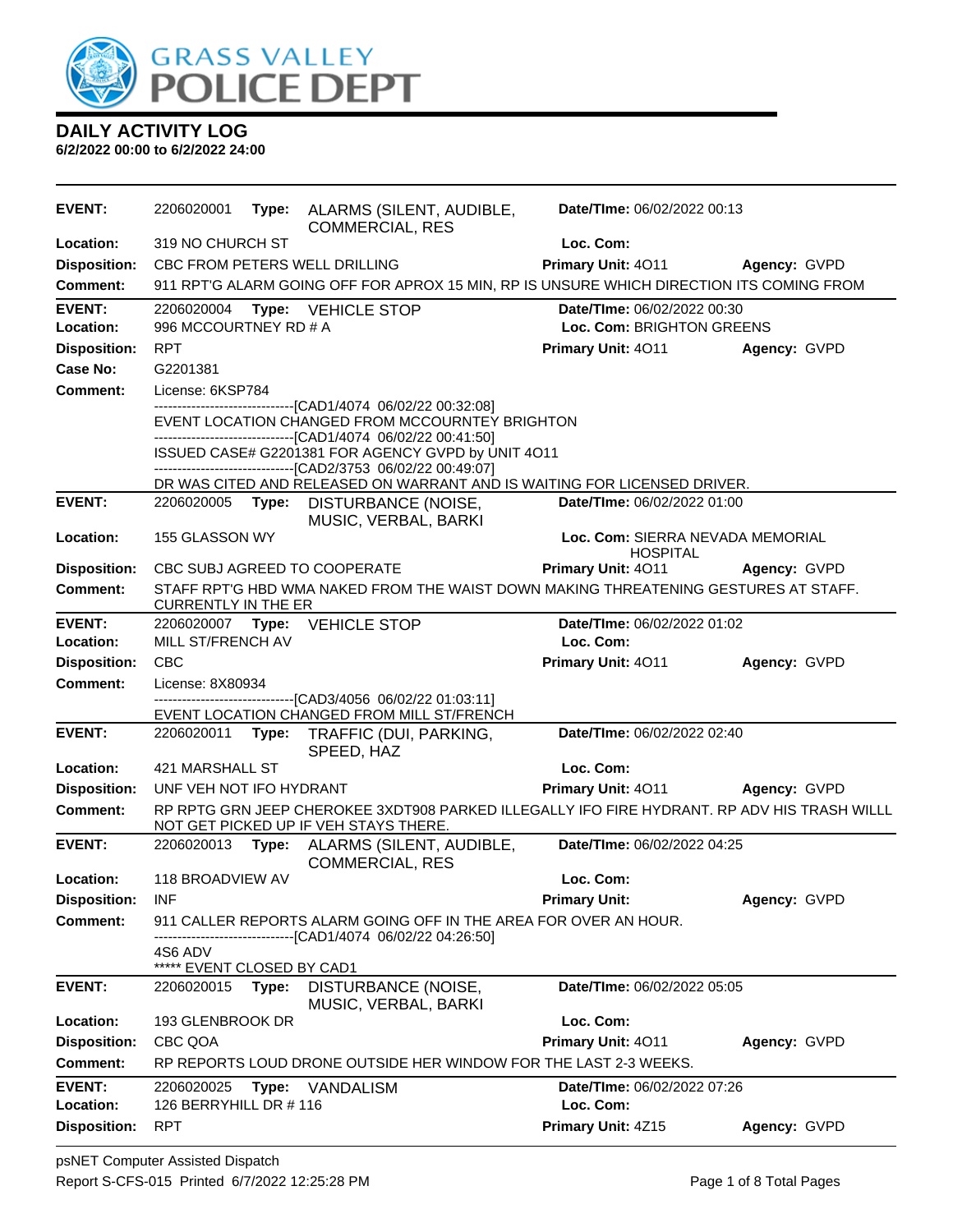

| <b>Case No:</b>     | G2201382                                                                                                                                                                |       |                                                                                                            |                                          |              |  |  |
|---------------------|-------------------------------------------------------------------------------------------------------------------------------------------------------------------------|-------|------------------------------------------------------------------------------------------------------------|------------------------------------------|--------------|--|--|
| Comment:            | RP RPTG 594 TO VEH. REAR DRIVER SIDE TIRE MISSING WITH ROCK PROPPING IT UP                                                                                              |       |                                                                                                            |                                          |              |  |  |
|                     | -------------------------------[CAD3/4051_06/02/22 07:27:00]<br>VEH DRK GRY 2010 SUBA LEGACY LIC#8WBV854<br>------------------------------[CAD1/4085 06/02/22 07:58:41] |       |                                                                                                            |                                          |              |  |  |
|                     |                                                                                                                                                                         |       |                                                                                                            |                                          |              |  |  |
|                     |                                                                                                                                                                         |       | ISSUED CASE# G2201382 FOR AGENCY GVPD by UNIT 4Z15                                                         |                                          |              |  |  |
| <b>EVENT:</b>       |                                                                                                                                                                         |       | 2206020026 Type: GV PUBLIC WORKS - WATER                                                                   | Date/TIme: 06/02/2022 07:31              |              |  |  |
| <b>Location:</b>    | 125 CONAWAY AV                                                                                                                                                          |       | <b>ISSUE</b>                                                                                               | Loc. Com: AND 116 CONAWAY                |              |  |  |
| <b>Disposition:</b> | <b>HBD</b>                                                                                                                                                              |       |                                                                                                            | <b>Primary Unit:</b>                     | Agency: GVPD |  |  |
| <b>Comment:</b>     |                                                                                                                                                                         |       | RP REPORTING WATER LEAK AT SIDEWALK BETWEEN THE 2 ADDRESSES                                                |                                          |              |  |  |
|                     |                                                                                                                                                                         |       | -------------------------------[CAD1/4085 06/02/22 07:33:50]                                               |                                          |              |  |  |
|                     | MSG LEFT FOR GVPW                                                                                                                                                       |       |                                                                                                            |                                          |              |  |  |
|                     | <b>HANDLED BY PW</b>                                                                                                                                                    |       | -------------------------------[CAD3/4051_06/02/22 07:57:04]                                               |                                          |              |  |  |
|                     | ***** EVENT CLOSED BY CAD3                                                                                                                                              |       |                                                                                                            |                                          |              |  |  |
| <b>EVENT:</b>       |                                                                                                                                                                         |       | 2206020033 Type: ALL OTHERS                                                                                | Date/TIme: 06/02/2022 07:51              |              |  |  |
| Location:           | 125 NEAL ST                                                                                                                                                             |       |                                                                                                            | Loc. Com: E DANIELS PARK                 |              |  |  |
| <b>Disposition:</b> | <b>CBC</b>                                                                                                                                                              |       |                                                                                                            | <b>Primary Unit: 401</b>                 | Agency: GVPD |  |  |
| <b>Comment:</b>     |                                                                                                                                                                         |       | -------------------------------[CAD1/4085 06/02/22 07:52:09]<br>EVENT LOCATION CHANGED FROM E DANIELS PARK |                                          |              |  |  |
| <b>EVENT:</b>       | 2206020035                                                                                                                                                              |       | Type: THEFT (GRAND, PETTY, FROM<br><b>MERCHANT)</b>                                                        | Date/TIme: 06/02/2022 08:13              |              |  |  |
| Location:           | 57 ROCKWOOD DR                                                                                                                                                          |       |                                                                                                            | Loc. Com:                                |              |  |  |
| <b>Disposition:</b> | <b>RPT</b>                                                                                                                                                              |       |                                                                                                            | Primary Unit: 4Z15                       | Agency: GVPD |  |  |
| Case No:            | G2201383                                                                                                                                                                |       |                                                                                                            |                                          |              |  |  |
| <b>Comment:</b>     |                                                                                                                                                                         |       | RP RPTG THEFT OF CATALYTIC CONVERTER, REQG 1021                                                            |                                          |              |  |  |
|                     | -------------------------------[CAD1/4085_06/02/22_09:19:29]                                                                                                            |       |                                                                                                            |                                          |              |  |  |
| <b>EVENT:</b>       |                                                                                                                                                                         |       | ISSUED CASE# G2201383 FOR AGENCY GVPD by UNIT 4Z15<br>2206020038 Type: 911 UNKNOWN                         | Date/TIme: 06/02/2022 08:23              |              |  |  |
|                     |                                                                                                                                                                         |       | (HANGUPS, ABAN'S)                                                                                          |                                          |              |  |  |
| Location:           |                                                                                                                                                                         |       | LAT: 39.20058600 LONG: -121.056772                                                                         | Loc. Com:                                |              |  |  |
| <b>Disposition:</b> | <b>HBD</b>                                                                                                                                                              |       |                                                                                                            | <b>Primary Unit:</b>                     | Agency: GVPD |  |  |
| <b>Comment:</b>     | 911 OPEN LINE, NOTHING HEARD                                                                                                                                            |       |                                                                                                            |                                          |              |  |  |
|                     | ON CALLBACK, MSG LEFT                                                                                                                                                   |       | -------------------------------[CAD1/4085 06/02/22 08:25:49]                                               |                                          |              |  |  |
|                     | ***** EVENT CLOSED BY CAD1                                                                                                                                              |       |                                                                                                            |                                          |              |  |  |
| <b>EVENT:</b>       |                                                                                                                                                                         |       | 2206020056 Type: COMMUNITY POLICING<br><b>ACTION</b>                                                       | Date/TIme: 06/02/2022 09:31              |              |  |  |
| <b>Disposition:</b> | CBC                                                                                                                                                                     |       |                                                                                                            | Primary Unit: 402                        | Agency: GVPD |  |  |
| Comment:            |                                                                                                                                                                         |       |                                                                                                            |                                          |              |  |  |
| <b>EVENT:</b>       | 2206020065                                                                                                                                                              | Type: | DISTURBANCE (NOISE,<br>MUSIC, VERBAL, BARKI                                                                | Date/TIme: 06/02/2022 10:15              |              |  |  |
| Location:           | 207 MILL ST                                                                                                                                                             |       |                                                                                                            | Loc. Com: GV LIBRARY                     |              |  |  |
| <b>Disposition:</b> | CBC                                                                                                                                                                     |       |                                                                                                            | Primary Unit: 4017                       | Agency: GVPD |  |  |
| Comment:            | OW 415                                                                                                                                                                  |       |                                                                                                            |                                          |              |  |  |
|                     |                                                                                                                                                                         |       | --------------[CAD1/4085 06/02/22 10:18:29]                                                                |                                          |              |  |  |
| <b>EVENT:</b>       | 2206020066                                                                                                                                                              | Type: | EVENT LOCATION CHANGED FROM GV LIBRARY<br>DRUGS (ANY NARCOTIC                                              | Date/TIme: 06/02/2022 10:15              |              |  |  |
|                     |                                                                                                                                                                         |       | <b>RELATED OFFENSE)</b>                                                                                    |                                          |              |  |  |
| Location:           | 129 S AUBURN ST                                                                                                                                                         |       |                                                                                                            | Loc. Com: GRASS VALLEY POLICE DEPARTMENT |              |  |  |
| <b>Disposition:</b> | CBC ITS BEEN COLLECTED                                                                                                                                                  |       |                                                                                                            | Primary Unit: 4S5                        | Agency: GVPD |  |  |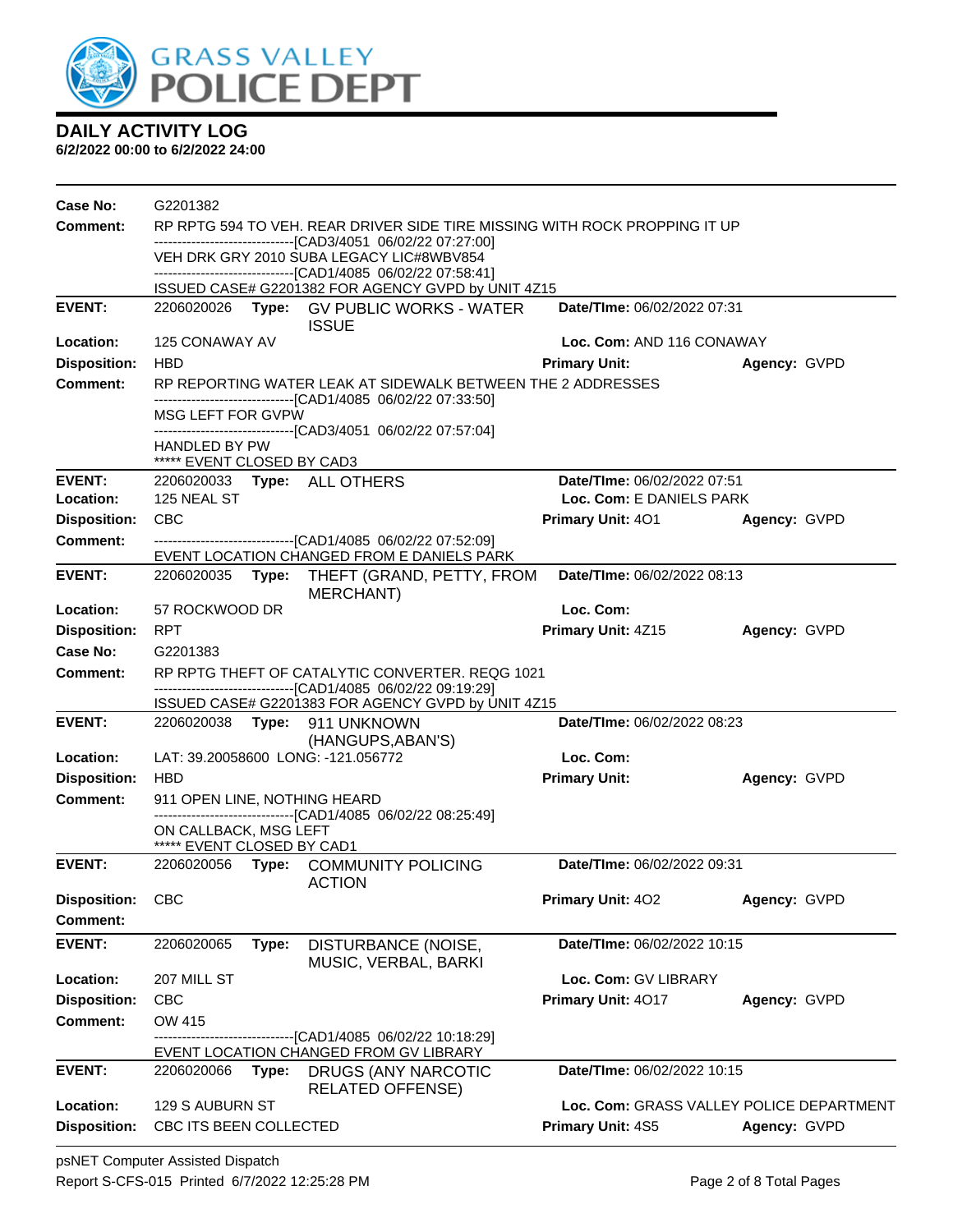

| <b>Comment:</b>                  |                                                                                                                 |       | RP AT GVPD WITH FOUND SUITCASE WITH POSS SYRINGE INSIDE                                                                          |                                                            |              |
|----------------------------------|-----------------------------------------------------------------------------------------------------------------|-------|----------------------------------------------------------------------------------------------------------------------------------|------------------------------------------------------------|--------------|
|                                  | <b>VOICED</b>                                                                                                   |       | ------------------------[CAD1/4085_06/02/22_10:19:44]                                                                            |                                                            |              |
| <b>EVENT:</b>                    | 2206020068                                                                                                      |       | Type: VEH CITES, VIN, TOWS, DUI                                                                                                  | Date/TIme: 06/02/2022 10:31                                |              |
| Location:                        | 716 EA MAIN ST                                                                                                  |       |                                                                                                                                  | Loc. Com: FOOTHILL AUTO CARE                               |              |
| <b>Disposition:</b>              | <b>CBC COVOL ISSUE</b>                                                                                          |       |                                                                                                                                  | <b>Primary Unit: 401</b>                                   | Agency: GVPD |
| <b>Comment:</b>                  |                                                                                                                 |       | RP REQG ASSIST WITH VEH EMPLOYEE REFUSES TO RELEASE TO RP                                                                        |                                                            |              |
| <b>EVENT:</b>                    | 2206020069                                                                                                      |       | Type: VEH CITES, VIN, TOWS, DUI                                                                                                  | Date/TIme: 06/02/2022 10:36                                |              |
| Location:                        | 220 BANK ST                                                                                                     |       |                                                                                                                                  | Loc. Com: DOW ALEXANDER PARK                               |              |
| <b>Disposition:</b>              | <b>CIT COURTESY CITE</b>                                                                                        |       |                                                                                                                                  | <b>Primary Unit: 4018</b>                                  | Agency: GVPD |
| Comment:                         |                                                                                                                 |       | RP RPTG VEH BLU/WHI LARGE VAN PARKED FOR A WEEK POSSIBLY WA PLATES W/ MALE DRIVER. RP<br>BELIEVES THERE IS H&S ACTIVITY GOING ON |                                                            |              |
| <b>EVENT:</b>                    |                                                                                                                 |       | 2206020072 Type: THEFT (GRAND, PETTY, FROM<br><b>MERCHANT</b> )                                                                  | Date/TIme: 06/02/2022 10:50                                |              |
| Location:                        | 120 OLIVER LN                                                                                                   |       |                                                                                                                                  | Loc. Com:                                                  |              |
| <b>Disposition:</b>              | <b>CBC</b>                                                                                                      |       |                                                                                                                                  | Primary Unit: 4Z15                                         | Agency: GVPD |
| Case No:                         | G2201385                                                                                                        |       |                                                                                                                                  |                                                            |              |
| Comment:                         |                                                                                                                 |       | RP REQ 10-21 REGARDING THEFT OF CAT CONVERTER FROM HER VEH, OCCURED SOMETIME LAST NIGHT.                                         |                                                            |              |
|                                  |                                                                                                                 |       | ------------------------------[CAD1/4085 06/02/22 13:21:55]<br>ISSUED CASE# G2201385-G2201385 FOR GVPD by UNIT 4Z15              |                                                            |              |
|                                  |                                                                                                                 |       |                                                                                                                                  |                                                            |              |
| <b>EVENT:</b>                    | 2206020073                                                                                                      | Type: | <b>SUSPICIOUS CIRCUMSTANCE</b><br>(VEHICLE, PERSON                                                                               | Date/TIme: 06/02/2022 10:51                                |              |
| Location:                        | 520 E MAIN ST                                                                                                   |       |                                                                                                                                  | Loc. Com: ANIMAL SAVE                                      |              |
| <b>Disposition:</b>              | CBC ADVISED OF 602                                                                                              |       |                                                                                                                                  | Primary Unit: 401                                          | Agency: GVPD |
|                                  | RP RPTG WMA BLU SHIRT BAGGY PANTS WHO HAS STOLEN PREVIOUSLY INSIDE THE STORE AND RP<br><b>WANTS HIM REMOVED</b> |       |                                                                                                                                  |                                                            |              |
| <b>Comment:</b>                  |                                                                                                                 |       |                                                                                                                                  |                                                            |              |
| <b>EVENT:</b>                    | 2206020076                                                                                                      | Type: | THEFT (GRAND, PETTY, FROM<br><b>MERCHANT)</b>                                                                                    | Date/TIme: 06/02/2022 10:59                                |              |
| Location:                        | 141 HIGHLANDS CT                                                                                                |       |                                                                                                                                  | Loc. Com:                                                  |              |
| <b>Disposition:</b>              |                                                                                                                 |       |                                                                                                                                  | Primary Unit: 4Z15                                         | Agency: GVPD |
| Case No:                         | G2201384                                                                                                        |       |                                                                                                                                  |                                                            |              |
| <b>Comment:</b>                  |                                                                                                                 |       | RP RPTG THEFT OF CATALYTIC CONVERTER. RP REQG 1021                                                                               |                                                            |              |
|                                  |                                                                                                                 |       | --------------------------------[CAD1/4085 06/02/22 11:30:00]                                                                    |                                                            |              |
| <b>EVENT:</b>                    | 2206020080                                                                                                      |       | ISSUED CASE# G2201384 FOR AGENCY GVPD by UNIT 4Z15<br>Type: ALARMS (SILENT, AUDIBLE,                                             | Date/TIme: 06/02/2022 11:06                                |              |
| Location:                        | 355 JOERSCHKE DR                                                                                                |       | <b>COMMERCIAL, RES</b>                                                                                                           | Loc. Com: SPRINGHILL MANOR CONVALESCENT<br><b>HOSPITAL</b> |              |
| <b>Disposition:</b>              | <b>HBD</b>                                                                                                      |       |                                                                                                                                  | <b>Primary Unit:</b>                                       | Agency: GVPD |
| <b>Comment:</b>                  | EVENT CLOSED BY CAD3                                                                                            |       | 911 XFER TO CALFIRE FOR FALSE FIRE ALARM                                                                                         |                                                            |              |
| <b>EVENT:</b>                    | 2206020090                                                                                                      | Type: | <b>INFORMATION</b>                                                                                                               | Date/TIme: 06/02/2022 11:31                                |              |
| Location:                        | 275 DORSEY DR                                                                                                   |       |                                                                                                                                  | Loc. Com: GRASS VALLEY TERRACE<br><b>APARTMENTS</b>        |              |
| <b>Disposition:</b>              | CBC BEAT OFFICER ADVISED                                                                                        |       |                                                                                                                                  | <b>Primary Unit: 4D7</b>                                   | Agency: GVPD |
| <b>Comment:</b>                  |                                                                                                                 |       | RP REPORTING APARTMENT COMPLEX NO LONGER HAS A MANGER, CONCERNED DUE TO NO AUTHORITY<br>FIGURE BEING AT COMPLEX. INFO ONLY.      |                                                            |              |
| <b>EVENT:</b>                    | 2206020091                                                                                                      | Type: | <b>FOLLOWUP</b>                                                                                                                  | Date/TIme: 06/02/2022 11:42                                |              |
| Location:<br><b>Disposition:</b> | 1655 EA MAIN ST<br><b>CBC</b>                                                                                   |       |                                                                                                                                  | Loc. Com: MCMILLANS ON E MAIN<br>Primary Unit: 4D7         | Agency: GVPD |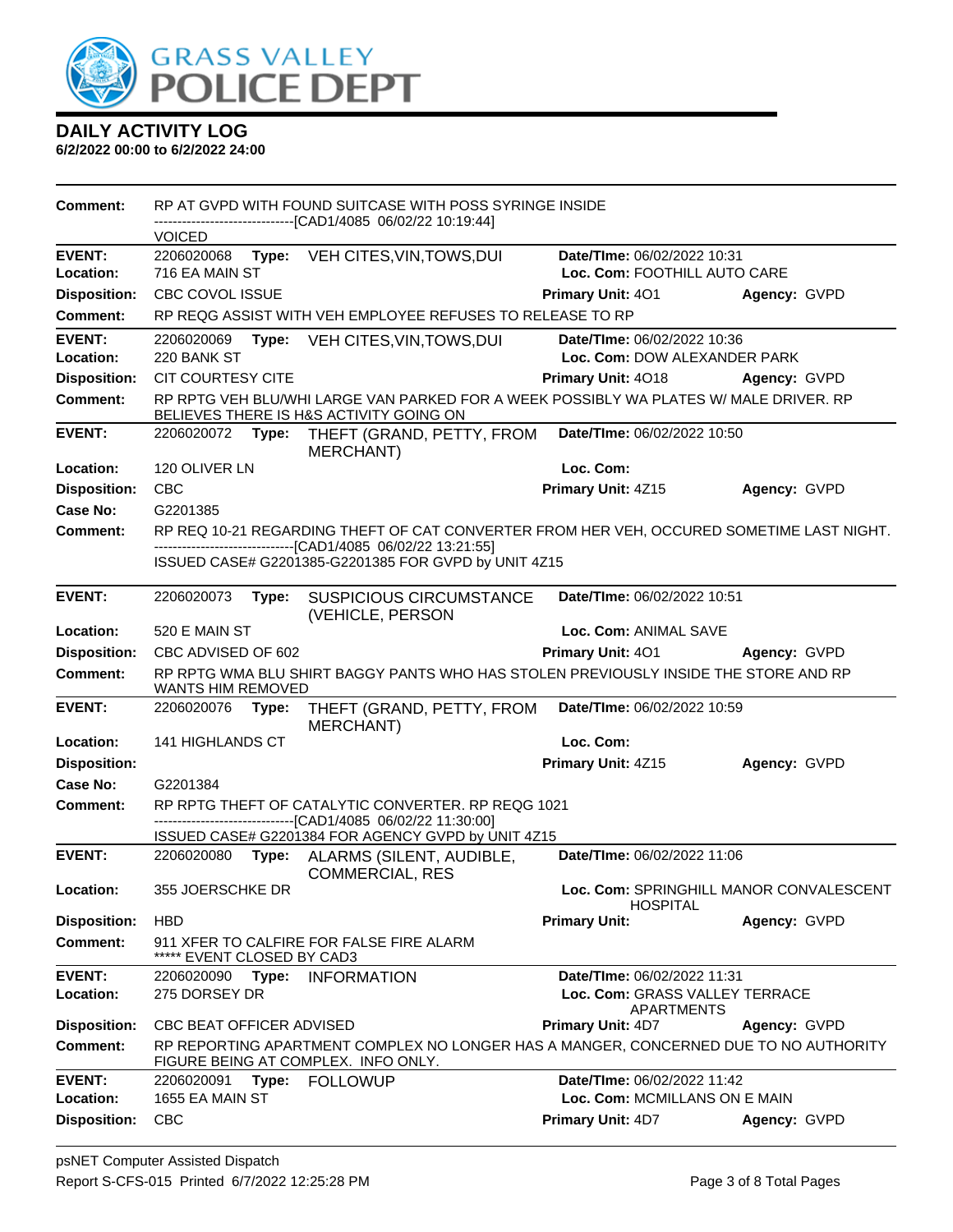

| <b>Comment:</b>            |                               |       | -------------------------------[CAD1/4085 06/02/22 11:43:00]<br>EVENT LOCATION CHANGED FROM MCMILLANS ON E MAIN                                                                                          |                                                                         |              |
|----------------------------|-------------------------------|-------|----------------------------------------------------------------------------------------------------------------------------------------------------------------------------------------------------------|-------------------------------------------------------------------------|--------------|
| <b>EVENT:</b>              |                               |       | 2206020107 Type: TRAFFIC (DUI, PARKING,<br>SPEED, HAZ                                                                                                                                                    | Date/TIme: 06/02/2022 12:29                                             |              |
| Location:                  | 421 MARSHALL ST               |       |                                                                                                                                                                                                          | Loc. Com:                                                               |              |
| <b>Disposition:</b>        | <b>CBC CAR MOVED</b>          |       |                                                                                                                                                                                                          | <b>Primary Unit: 4Z15</b>                                               | Agency: GVPD |
| <b>Comment:</b>            | NO PARKING SIGNS              |       | RP RPTG GRN JEEP CHEROKEE 3XDT908 PARKED ILLEGALLY IFO FIRE HYDRANT AND PARKED BETWEEN 2<br>-----------------------[CAD3/4051_06/02/22 12:29:45]                                                         |                                                                         |              |
|                            |                               |       | PER 4011, VEH WAS NOT PARKED IFO HYDRANT BUT RP IS UPSET ABOUT VEH BEING PARKED BETWEEN<br>NO PARKING SIGNS AND DEMANDING IT BE TICKETED<br>-------------------------------[CAD1/4085 06/02/22 12:40:58] |                                                                         |              |
|                            | 4S5 ADVISED                   |       |                                                                                                                                                                                                          |                                                                         |              |
| <b>EVENT:</b>              |                               |       | 2206020115 Type: ORDINANCES<br>(COUNTY/MUNICIPAL)                                                                                                                                                        | Date/TIme: 06/02/2022 12:56                                             |              |
| Location:                  | 563 BRUNSWICK RD              |       |                                                                                                                                                                                                          | Loc. Com: BEHIND BACK BUSINESS BUILDING                                 |              |
| <b>Disposition:</b>        | <b>CBC</b>                    |       |                                                                                                                                                                                                          | Primary Unit: 4017                                                      | Agency: GVPD |
| <b>Comment:</b>            | PROPERTY.                     |       | RP REPORTING TRAINSIENT CAMPING BEHIND THE BUSINESS. PER RP, SHE HAS REPORTED HIM BEFORE,<br>LE CAME OUT AND ADMONISHED HIM BUT SUBJECT HAS NOT LEFT AND NOW HAS TRASH ALL OVER THE                      |                                                                         |              |
| <b>EVENT:</b>              | 2206020133                    |       | Type: VANDALISM                                                                                                                                                                                          | Date/TIme: 06/02/2022 14:26                                             |              |
| Location:                  | <b>BRUNSWICK OVERPASS</b>     |       |                                                                                                                                                                                                          | Loc. Com:                                                               |              |
| <b>Disposition:</b>        | <b>RPT</b>                    |       |                                                                                                                                                                                                          | Primary Unit: 4Z15                                                      | Agency: GVPD |
| Case No:                   | G2201386                      |       |                                                                                                                                                                                                          |                                                                         |              |
| <b>Comment:</b>            | SCRATCHED IT. REQG 1021       |       | RP RPTG ROAD RAGE WITH ANOTHER VEH. PER RP, SU VEH THREW SOMETHING AT RPS VEH AND<br>-------------------------------[CAD3/4051_06/02/22 14:27:19]                                                        |                                                                         |              |
|                            |                               |       | EVENT CALL TYPE CHANGED FROM TA                                                                                                                                                                          |                                                                         |              |
|                            |                               |       | -------------------------------[CAD3/4051_06/02/22 15:03:11]<br>ISSUED CASE# G2201386 FOR AGENCY GVPD by UNIT 4Z15                                                                                       |                                                                         |              |
| <b>EVENT:</b>              |                               |       | 2206020138 Type: FOOT PATROL                                                                                                                                                                             | Date/TIme: 06/02/2022 14:41                                             |              |
| <b>Disposition:</b>        | <b>CBC</b>                    |       |                                                                                                                                                                                                          | Primary Unit: 4017                                                      | Agency: GVPD |
| Comment:                   |                               |       |                                                                                                                                                                                                          |                                                                         |              |
| <b>EVENT:</b>              | 2206020140                    | Type: | TRAFFIC (DUI, PARKING,<br>SPEED, HAZ                                                                                                                                                                     | Date/TIme: 06/02/2022 15:00                                             |              |
| Location:                  | <b>NEAL ST/MILL ST</b>        |       |                                                                                                                                                                                                          | Loc. Com:                                                               |              |
| <b>Disposition:</b>        | UTL                           |       |                                                                                                                                                                                                          | Primary Unit: 401                                                       | Agency: GVPD |
| Comment:                   |                               |       | 911 23103 DRIVER RUNNING STOP SIGNS WHI HONDA CRV 4WBB617 LAST SEEN HEADED N ON NEAL<br>------------------------------[CAD3/4051_06/02/22 15:01:41]                                                      |                                                                         |              |
|                            | <b>VOICED</b>                 |       |                                                                                                                                                                                                          |                                                                         |              |
| <b>EVENT:</b><br>Location: | 2206020143<br>129 S AUBURN ST | Type: | PROPERTY LOST OR FOUND                                                                                                                                                                                   | Date/TIme: 06/02/2022 15:03<br>Loc. Com: GRASS VALLEY POLICE DEPARTMENT |              |
| <b>Disposition:</b>        | <b>CBC</b>                    |       |                                                                                                                                                                                                          | Primary Unit: 4Z15                                                      | Agency: GVPD |
| <b>Comment:</b>            |                               |       | RP IN LOBBY OF GVPD WITH BACKPACK SHE FOUND ON ROADWAY                                                                                                                                                   |                                                                         |              |
| <b>EVENT:</b>              | 2206020145                    | Type: | 911 UNKNOWN                                                                                                                                                                                              | Date/TIme: 06/02/2022 15:04                                             |              |
|                            |                               |       | (HANGUPS, ABAN'S)                                                                                                                                                                                        |                                                                         |              |
| Location:                  | 1005 SUTTON WY                |       |                                                                                                                                                                                                          | Loc. Com: CVS                                                           |              |
| <b>Disposition:</b>        | HBD LOG PER 4S5               |       |                                                                                                                                                                                                          | <b>Primary Unit:</b>                                                    | Agency: GVPD |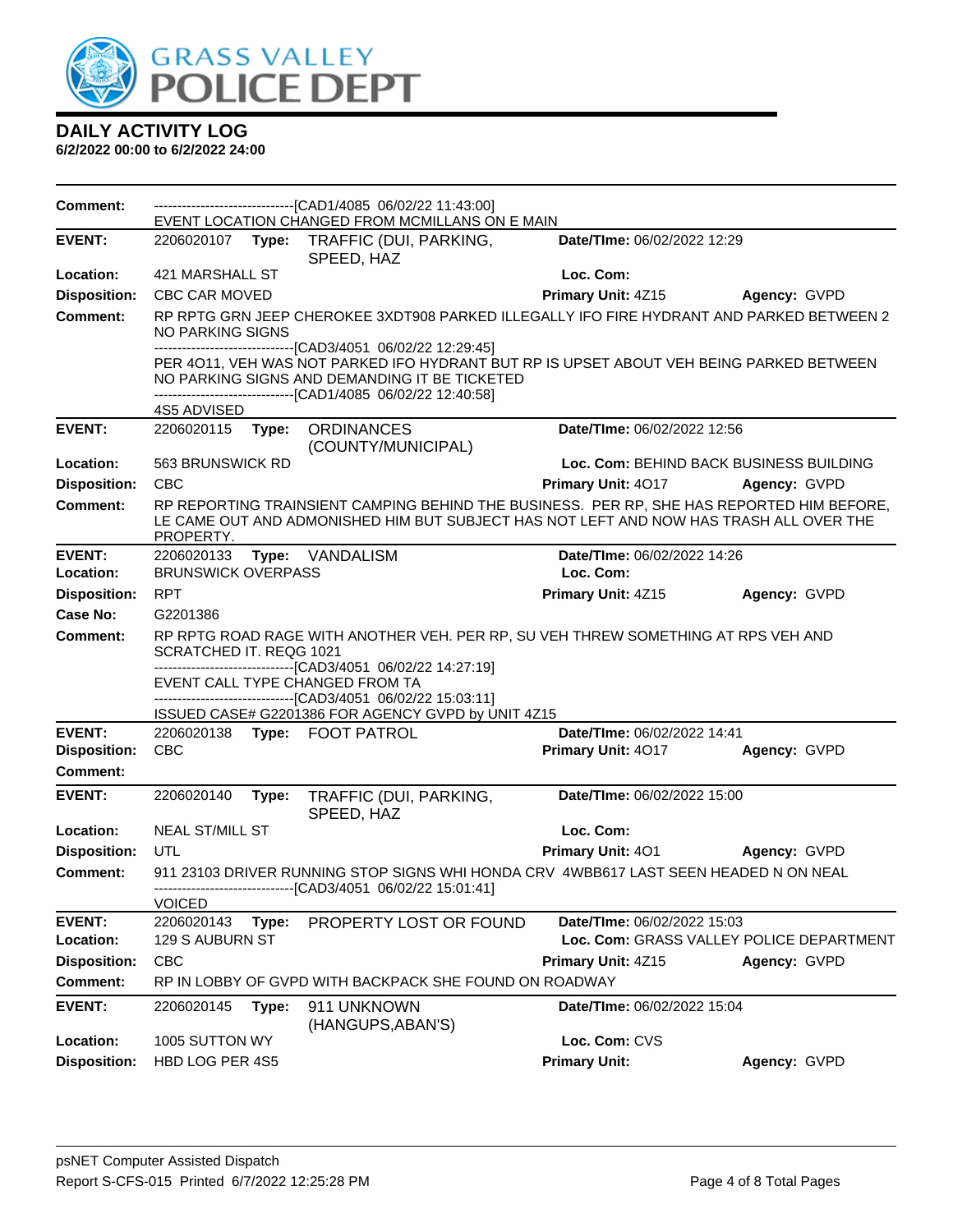

| <b>Comment:</b>            | 911 XRAY STATED "SORRY ITS NOT AN EMERGENCY" AND DISCONNECTED                                                                                                                                                                                                                       |  |                                                                                                                                                                                                                       |                                                         |              |  |  |
|----------------------------|-------------------------------------------------------------------------------------------------------------------------------------------------------------------------------------------------------------------------------------------------------------------------------------|--|-----------------------------------------------------------------------------------------------------------------------------------------------------------------------------------------------------------------------|---------------------------------------------------------|--------------|--|--|
|                            | --------------------------------[CAD1/4085 06/02/22 15:06:58]<br>ON CALLBACK, MANAGER UNAWARE OF ANY EMERGENCY, WILL CALL BACK IF ASSISTANCE IS NEEDED.<br>-------------------------------[CAD3/4051_06/02/22 15:13:14]<br>4S5 ADVISED TO REVIEW                                    |  |                                                                                                                                                                                                                       |                                                         |              |  |  |
|                            |                                                                                                                                                                                                                                                                                     |  |                                                                                                                                                                                                                       |                                                         |              |  |  |
|                            |                                                                                                                                                                                                                                                                                     |  | ***** EVENT CLOSED BY CAD3 WITH COMMENT-LOG PER 4S5                                                                                                                                                                   |                                                         |              |  |  |
| <b>EVENT:</b>              |                                                                                                                                                                                                                                                                                     |  | 2206020147 Type: TRAFFIC (DUI, PARKING,<br>SPEED, HAZ                                                                                                                                                                 | Date/TIme: 06/02/2022 15:11                             |              |  |  |
| Location:                  | 649 SUTTON WY                                                                                                                                                                                                                                                                       |  |                                                                                                                                                                                                                       | Loc. Com: INCREDIBLE PETS                               |              |  |  |
| <b>Disposition:</b>        | <b>UTL</b>                                                                                                                                                                                                                                                                          |  |                                                                                                                                                                                                                       | <b>Primary Unit: 401</b>                                | Agency: GVPD |  |  |
| Comment:                   | 911 REPORTING 23152 DRIVER IN BLK SUV LP SIMILLAR TO 8TMB189 LEFT BUSINESS HEADED TWD<br>SAFEWAY ON SUTTON. XRAY DRIVER, RP BELIEVES SHE IS HBD DUE TO NOT BEING ABLE TO STAND<br>INSIDE STORE AND SMELL OF ALCOHOL<br>-------------------------------[CAD3/4051_06/02/22 15:13:40] |  |                                                                                                                                                                                                                       |                                                         |              |  |  |
|                            | <b>VOICED</b>                                                                                                                                                                                                                                                                       |  |                                                                                                                                                                                                                       |                                                         |              |  |  |
| <b>EVENT:</b>              | 2206020148                                                                                                                                                                                                                                                                          |  | Type: COMMUNITY POLICING<br><b>ACTION</b>                                                                                                                                                                             | Date/TIme: 06/02/2022 15:20                             |              |  |  |
| <b>Disposition:</b>        | <b>CBC</b>                                                                                                                                                                                                                                                                          |  |                                                                                                                                                                                                                       | <b>Primary Unit: 402</b>                                | Agency: GVPD |  |  |
| <b>Comment:</b>            |                                                                                                                                                                                                                                                                                     |  |                                                                                                                                                                                                                       |                                                         |              |  |  |
| <b>EVENT:</b>              | 2206020154                                                                                                                                                                                                                                                                          |  | Type: SUSPICIOUS CIRCUMSTANCE<br>(VEHICLE, PERSON                                                                                                                                                                     | Date/TIme: 06/02/2022 15:37                             |              |  |  |
| Location:                  | NO CHURCH ST/RICHARDSON ST                                                                                                                                                                                                                                                          |  |                                                                                                                                                                                                                       | Loc. Com:                                               |              |  |  |
| <b>Disposition:</b>        | <b>CBC</b>                                                                                                                                                                                                                                                                          |  |                                                                                                                                                                                                                       | Primary Unit: 401                                       | Agency: GVPD |  |  |
| <b>Comment:</b>            | MOVING EQUIPMENT AROUND                                                                                                                                                                                                                                                             |  | RP RPTG SUS SUBJS SHE THINKS ARE CONNECTED TO RECENT CATALYTIC CONVERTER THEFTS. RP SAW<br>WHEEL BARROW FULL OF MUFFLERS AND RANDOM CAR PARTS. ASSOC VEH OLDER BLK TOYT TRUCK                                         |                                                         |              |  |  |
| <b>EVENT:</b><br>Location: | 125 NEAL ST                                                                                                                                                                                                                                                                         |  |                                                                                                                                                                                                                       | Date/TIme: 06/02/2022 15:41<br>Loc. Com: E DANIELS PARK |              |  |  |
| <b>Disposition:</b>        | <b>CBC</b>                                                                                                                                                                                                                                                                          |  |                                                                                                                                                                                                                       | <b>Primary Unit: 402</b>                                | Agency: GVPD |  |  |
| <b>Comment:</b>            |                                                                                                                                                                                                                                                                                     |  | E DANIELS PARK, GRAFFITI REMOVAL                                                                                                                                                                                      |                                                         |              |  |  |
|                            |                                                                                                                                                                                                                                                                                     |  | -------------------------------[CAD3/4051_06/02/22 15:51:28]<br>EVENT LOCATION CHANGED FROM 125 NEAL ST                                                                                                               |                                                         |              |  |  |
| <b>EVENT:</b>              |                                                                                                                                                                                                                                                                                     |  | 2206020156 Type: SUBJECT STOP                                                                                                                                                                                         | Date/TIme: 06/02/2022 15:42                             |              |  |  |
| Location:                  | WE MAIN ST/CARPENTER ST                                                                                                                                                                                                                                                             |  |                                                                                                                                                                                                                       | Loc. Com:                                               |              |  |  |
| <b>Disposition:</b>        | CBC                                                                                                                                                                                                                                                                                 |  |                                                                                                                                                                                                                       | <b>Primary Unit: 4S1</b>                                | Agency: GVPD |  |  |
| Comment:                   |                                                                                                                                                                                                                                                                                     |  | ---------------------------------[CAD3/4051 06/02/22 15:43:53]<br>EVENT LOCATION CHANGED FROM W MAIN / CARPENTER                                                                                                      |                                                         |              |  |  |
| <b>EVENT:</b>              | 2206020157 Type:                                                                                                                                                                                                                                                                    |  | DISTURBANCE (NOISE,<br>MUSIC, VERBAL, BARKI                                                                                                                                                                           | Date/TIme: 06/02/2022 15:42                             |              |  |  |
| Location:                  | 228 SUTTON WY # 205                                                                                                                                                                                                                                                                 |  |                                                                                                                                                                                                                       | Loc. Com: OAK RIDGE APARTMENTS                          |              |  |  |
| <b>Disposition:</b>        | <b>CBC</b>                                                                                                                                                                                                                                                                          |  |                                                                                                                                                                                                                       | <b>Primary Unit: 4D7</b>                                | Agency: GVPD |  |  |
| <b>Comment:</b>            |                                                                                                                                                                                                                                                                                     |  | 911 REPORTING 2 MALES IN 415P IN STREET.                                                                                                                                                                              |                                                         |              |  |  |
|                            |                                                                                                                                                                                                                                                                                     |  | ------------------------------[CAD1/4085 06/02/22 15:43:11]<br>RP NOT ANSWERING DISPATCH QUESTIONS.                                                                                                                   |                                                         |              |  |  |
|                            |                                                                                                                                                                                                                                                                                     |  | -------------------------------[CAD1/4085 06/02/22 15:43:55]<br>RP STATES SUBJ HAS PUSHED A SUBJ, ARGUMENT OVER A TRAILER. MALES HEARD IN BACKGROUND.<br>-------------------------------[CAD1/4085 06/02/22 15:45:04] |                                                         |              |  |  |
|                            |                                                                                                                                                                                                                                                                                     |  | UNK HBD, UNK HS, NEG WEAPONS. WMA IN SHORTS, ASSOC GRY KIA SEDAN HTHW071<br>----------------------------------[4D7/MDT 06/02/22 15:56]                                                                                |                                                         |              |  |  |
|                            |                                                                                                                                                                                                                                                                                     |  | 415 BETWEEN ADULT SON AND FATHER, NO ONE WANTED ANYTHING DONE.                                                                                                                                                        |                                                         |              |  |  |
| <b>EVENT:</b>              |                                                                                                                                                                                                                                                                                     |  | 2206020163 Type: FOLLOWUP                                                                                                                                                                                             | Date/TIme: 06/02/2022 15:57                             |              |  |  |
| Location:                  | 660 MINNIE ST                                                                                                                                                                                                                                                                       |  |                                                                                                                                                                                                                       | Loc. Com: CONDON PARK                                   |              |  |  |
| <b>Disposition:</b>        | <b>CBC</b>                                                                                                                                                                                                                                                                          |  |                                                                                                                                                                                                                       | Primary Unit: 402                                       | Agency: GVPD |  |  |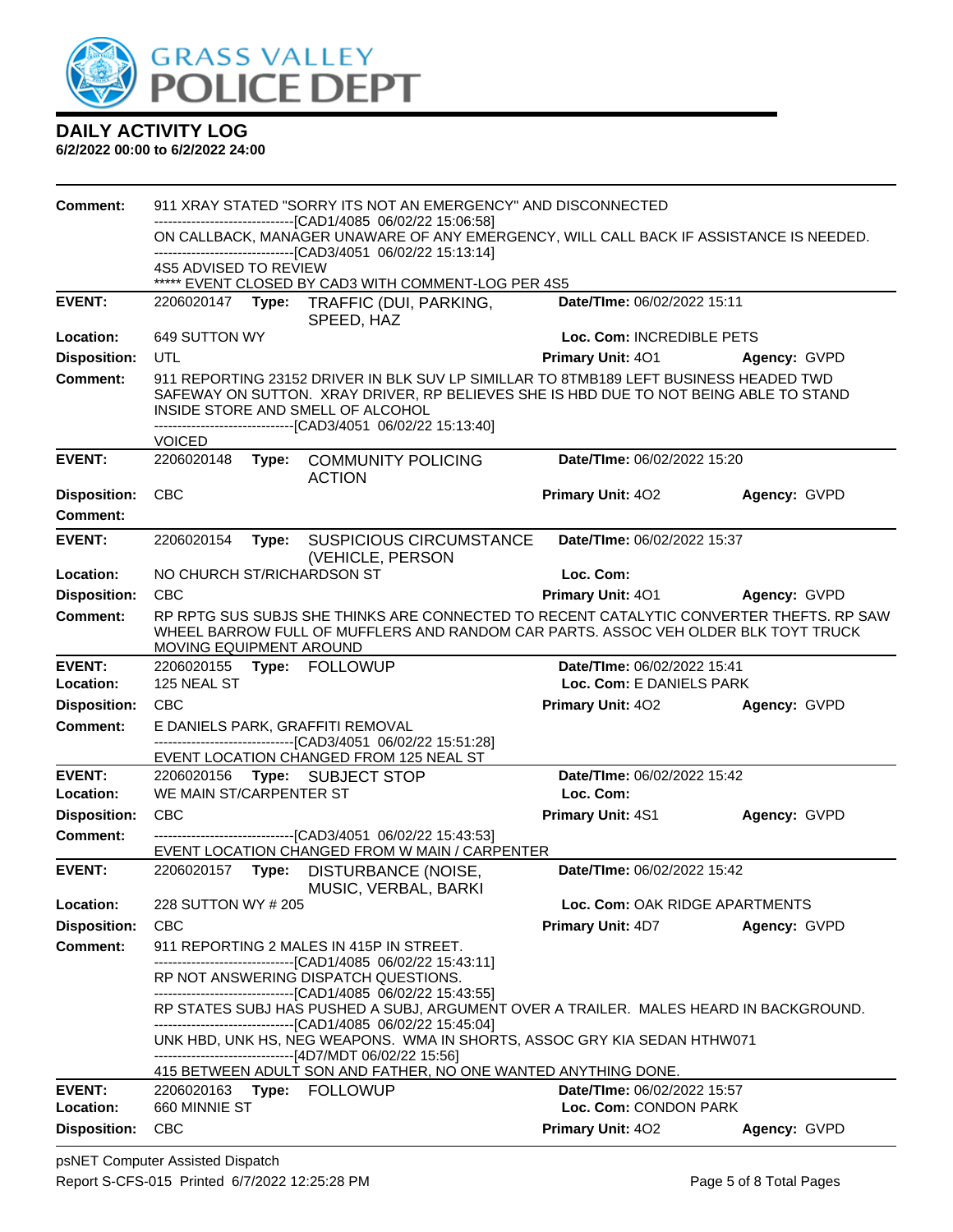

| <b>Comment:</b>            |                                            | ---------------------------------[CAD1/4085 06/02/22 16:09:03]<br>EVENT LOCATION CHANGED FROM 660 MINNIE ST                                                                                                           |                                          |              |
|----------------------------|--------------------------------------------|-----------------------------------------------------------------------------------------------------------------------------------------------------------------------------------------------------------------------|------------------------------------------|--------------|
| <b>EVENT:</b>              | 2206020166                                 | Type: TRESPASS                                                                                                                                                                                                        | Date/TIme: 06/02/2022 16:05              |              |
| Location:                  | 989 SUTTON                                 |                                                                                                                                                                                                                       | Loc. Com: BEADS GALORE                   |              |
| <b>Disposition:</b>        | <b>CBC</b>                                 |                                                                                                                                                                                                                       | <b>Primary Unit: 4018</b>                | Agency: GVPD |
| <b>Comment:</b>            |                                            | RP REPORTING TRANSIENT XRAY ON SIDEWALK NEXT TO BEADS GALORE HAS BEEN HANGING OUT ALL<br>DAY, WONT LEAVE. WFA 60ISH WEARING GRY TANK TOP AND BLU JEANS, SNOWBOOTS, SCAR ON<br>SHOULDER. RP WOULD LIKE HER MOVED ALONG |                                          |              |
| <b>EVENT:</b><br>Location: | 2206020171<br>SUTTON WY/OLYMPIA PARK RD    | <b>Type:</b> VEH CITES, VIN, TOWS, DUI                                                                                                                                                                                | Date/TIme: 06/02/2022 16:26<br>Loc. Com: |              |
| <b>Disposition:</b>        | <b>AST</b>                                 |                                                                                                                                                                                                                       | Primary Unit: 401                        | Agency: GVPD |
| Case No:                   | G2201388                                   |                                                                                                                                                                                                                       |                                          |              |
| Comment:                   | RED DOG PICKUP W/ LUMBER RACK              |                                                                                                                                                                                                                       |                                          |              |
|                            |                                            | ---------------------------[CAD3/4051_06/02/22 16:27:15]                                                                                                                                                              |                                          |              |
|                            |                                            | EVENT LOCATION CHANGED FROM SUTTON/OLYMPIA<br>-------------------[CAD3/4051_06/02/22 17:05:45]                                                                                                                        |                                          |              |
|                            |                                            | ISSUED CASE# G2201388 FOR AGENCY GVPD by UNIT 4O1                                                                                                                                                                     |                                          |              |
| <b>EVENT:</b>              | 2206020174 <b>Type:</b>                    | ANIMALS (ABUSE, LOOSE,<br>FOUND, INJURED)                                                                                                                                                                             | Date/TIme: 06/02/2022 16:33              |              |
| Location:                  | 692 FREEMAN LN # A                         |                                                                                                                                                                                                                       | Loc. Com: RALEYS                         |              |
| <b>Disposition:</b>        | UTL                                        |                                                                                                                                                                                                                       | Primary Unit: 4S5                        | Agency: GVPD |
| <b>Comment:</b>            | THERE UNK AMOUNT OF TIME                   | DOGS LEFT IN HOT GRY VAN PARKED IFO RALEYS DOGS, WINDOWS OPEN 6INCHES. PER RP, DOGS BEEN                                                                                                                              |                                          |              |
| <b>EVENT:</b>              | 2206020178<br>Type:                        | ANIMALS (ABUSE, LOOSE,<br>FOUND, INJURED)                                                                                                                                                                             | Date/TIme: 06/02/2022 16:46              |              |
| Location:                  | 524 ESKATON CR                             |                                                                                                                                                                                                                       | Loc. Com:                                |              |
|                            |                                            |                                                                                                                                                                                                                       |                                          |              |
| <b>Disposition:</b>        | <b>HBD CLOSE PER 4S5</b>                   |                                                                                                                                                                                                                       | <b>Primary Unit:</b>                     | Agency: GVPD |
| <b>Comment:</b>            | RP IS CONCERNED.                           | RP REPORTING DEER IN HER BACKYARD, DOES NOT LOOK WELL, STATES ACTING LETHARGIC AND ILL AND                                                                                                                            |                                          |              |
|                            |                                            | EVENT CLOSED BY CAD3 WITH COMMENT-CLOSE PER 4S5                                                                                                                                                                       |                                          |              |
| <b>EVENT:</b><br>Location: | 2206020187 Type:<br>193 GLENBROOK DR       | <b>FOLLOWUP</b>                                                                                                                                                                                                       | Date/TIme: 06/02/2022 17:08<br>Loc. Com: |              |
| <b>Disposition:</b>        | <b>CBC</b>                                 |                                                                                                                                                                                                                       | <b>Primary Unit: 4D7</b>                 | Agency: GVPD |
| <b>Comment:</b>            |                                            | RP REQ 10-21 REGARDING EVENT 2206020015                                                                                                                                                                               |                                          |              |
|                            |                                            |                                                                                                                                                                                                                       |                                          |              |
| <b>EVENT:</b><br>Location: | 2206020193<br>OLYMPIA PARK RD/MALTMAN DR   | Type: SUBJECT STOP                                                                                                                                                                                                    | Date/TIme: 06/02/2022 17:32<br>Loc. Com: |              |
| <b>Disposition:</b>        | <b>CIT</b>                                 |                                                                                                                                                                                                                       | Primary Unit: 4018                       | Agency: GVPD |
| Case No:                   | G2201389                                   |                                                                                                                                                                                                                       |                                          |              |
| Comment:                   | O/W <sub>1</sub>                           |                                                                                                                                                                                                                       |                                          |              |
|                            |                                            | --------------------------[CAD3/4051_06/02/22 17:33:55]<br>EVENT LOCATION CHANGED FROM CORNER STONE REALTY                                                                                                            |                                          |              |
|                            |                                            | ------------------------[CAD3/4051_06/02/22 17:45:23]<br>ISSUED CASE# G2201389 FOR AGENCY GVPD by UNIT 4O18                                                                                                           |                                          |              |
| <b>EVENT:</b><br>Location: | 2206020195<br>1473 SEGSWORTH WY #4         | <b>Type: ALL OTHERS</b>                                                                                                                                                                                               | Date/TIme: 06/02/2022 17:35<br>Loc. Com: |              |
| <b>Disposition:</b>        | <b>CBC MESSAGE LEFT</b>                    |                                                                                                                                                                                                                       | <b>Primary Unit: 4S5</b>                 | Agency: GVPD |
| Comment:                   |                                            | RP REQ 10-21 REGARDING EVICTION NOTICE ILLEGALLY POSTED ON APARTMENT SHE HAS NOT RESIDED                                                                                                                              |                                          |              |
| <b>EVENT:</b>              | IN IN OVER A MONTH.<br>2206020203<br>Type: | <b>SUSPICIOUS CIRCUMSTANCE</b><br>(VEHICLE, PERSON                                                                                                                                                                    | Date/TIme: 06/02/2022 17:54              |              |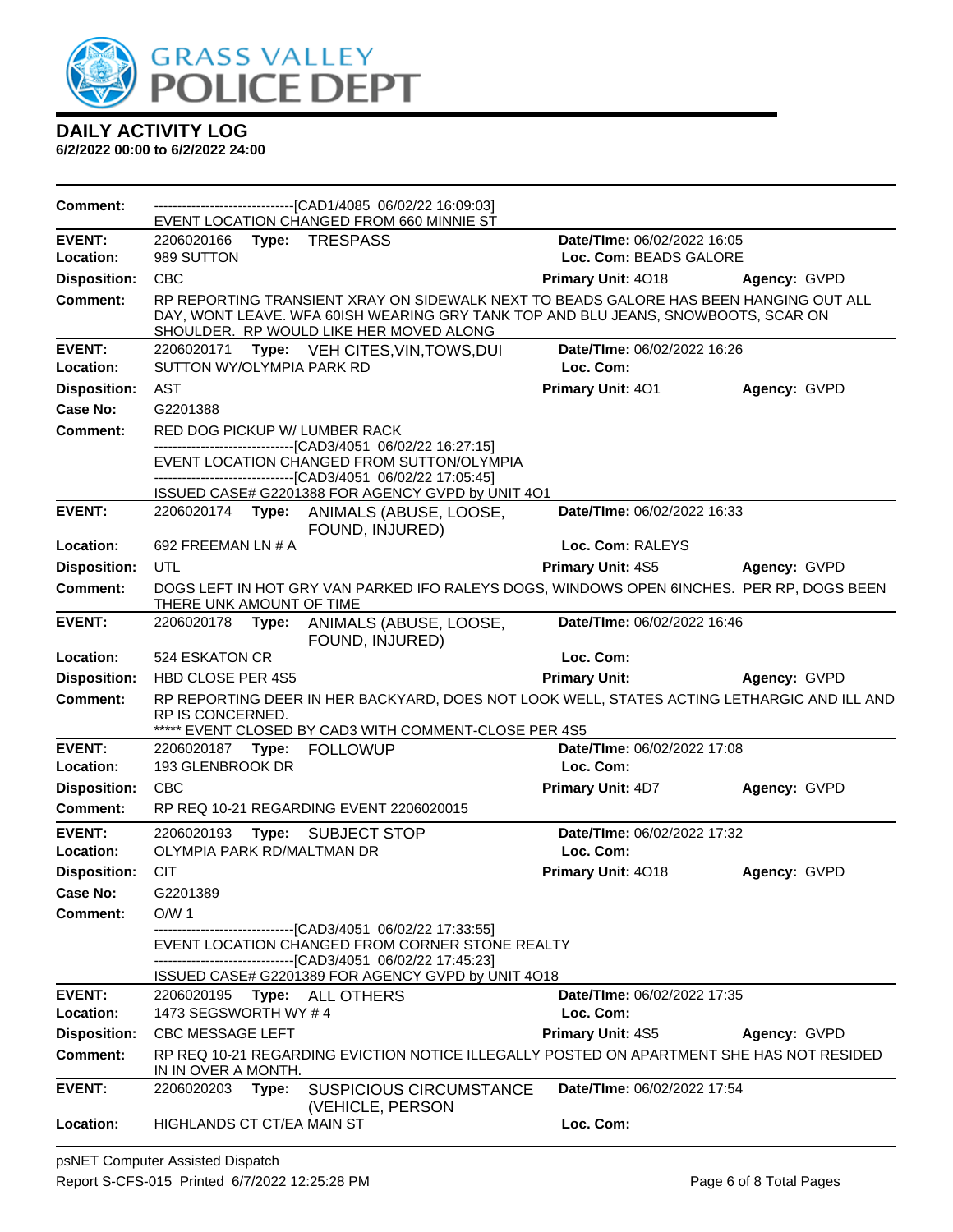

| <b>Disposition:</b> |                                                                                                                                                                                            | CBC VEH BELONGS TO EMPLOYEES                                                                                                                                                                                                       | <b>Primary Unit: 4D7</b>        | Agency: GVPD |  |  |  |
|---------------------|--------------------------------------------------------------------------------------------------------------------------------------------------------------------------------------------|------------------------------------------------------------------------------------------------------------------------------------------------------------------------------------------------------------------------------------|---------------------------------|--------------|--|--|--|
| <b>Comment:</b>     |                                                                                                                                                                                            | 911 RPTG SUS VEH GRY CHEV TRUCK PARKED FOR UNK AMOUNT OF TIME AND RP DOESNT RECOGNIZE                                                                                                                                              |                                 |              |  |  |  |
|                     | THEM.                                                                                                                                                                                      | -------------------------------[CAD3/4051 06/02/22 17:55:20]                                                                                                                                                                       |                                 |              |  |  |  |
|                     |                                                                                                                                                                                            | RP THINKS ITS RELATED TO CATALYTIC CONVERTER THEFTS RECENTLY                                                                                                                                                                       |                                 |              |  |  |  |
| <b>EVENT:</b>       |                                                                                                                                                                                            | 2206020215 Type: ANIMALS (ABUSE, LOOSE,<br>FOUND, INJURED)                                                                                                                                                                         | Date/TIme: 06/02/2022 19:00     |              |  |  |  |
| Location:           | 147 S AUBURN ST                                                                                                                                                                            |                                                                                                                                                                                                                                    | Loc. Com: MERCURY CLEANERS      |              |  |  |  |
| <b>Disposition:</b> | <b>CNOP</b>                                                                                                                                                                                |                                                                                                                                                                                                                                    | <b>Primary Unit: 4011</b>       | Agency: GVPD |  |  |  |
| <b>Comment:</b>     |                                                                                                                                                                                            | RP RPT'G DOG IN DISTRESS IN A SILV PRIUS LP:5CFG117                                                                                                                                                                                |                                 |              |  |  |  |
|                     | --------------------------------[CAD3/4056 06/02/22 19:08:19]<br>RP ADVISES THE OWNER IS NOW IN THE VEH AFTER YELLING AT PEOPLE ABOUT HOW HIS DOG IS FINE<br>AND HE DOES THIS ALL THE TIME |                                                                                                                                                                                                                                    |                                 |              |  |  |  |
| <b>EVENT:</b>       |                                                                                                                                                                                            | 2206020222 Type: PROPERTY LOST OR FOUND                                                                                                                                                                                            | Date/TIme: 06/02/2022 19:43     |              |  |  |  |
| Location:           | 346 MARSHALL ST                                                                                                                                                                            |                                                                                                                                                                                                                                    | Loc. Com:                       |              |  |  |  |
| <b>Disposition:</b> | RPT                                                                                                                                                                                        |                                                                                                                                                                                                                                    | <b>Primary Unit: 4D7</b>        | Agency: GVPD |  |  |  |
| Case No:            | G2201390                                                                                                                                                                                   |                                                                                                                                                                                                                                    |                                 |              |  |  |  |
| <b>Comment:</b>     |                                                                                                                                                                                            | RP RPT'G A 511 NAVY BLU SWING PACK FELL OFF OF HIS VEH AT APROX 0700HRS WEDNESDAY MORNING<br>RP'S GLOCK 43 BHRS489 WAS INSIDE THAT BAG. NEEDS RPT FOR LOST FIREARM<br>-------------------------------[CAD1/4074 06/02/22 19:53:35] |                                 |              |  |  |  |
|                     |                                                                                                                                                                                            | ISSUED CASE# G2201390 FOR AGENCY GVPD by UNIT 4D7                                                                                                                                                                                  |                                 |              |  |  |  |
|                     |                                                                                                                                                                                            | ------------------------------[CAD3/4056 06/02/22 20:00:44]<br>FIREARM ENTERED AS LOST IN AFS FCN/3702215309637                                                                                                                    |                                 |              |  |  |  |
| <b>EVENT:</b>       |                                                                                                                                                                                            | 2206020233 Type: VEH CITES, VIN, TOWS, DUI                                                                                                                                                                                         | Date/TIme: 06/02/2022 21:13     |              |  |  |  |
| Location:           | EA MAIN ST/EUREKA ST                                                                                                                                                                       |                                                                                                                                                                                                                                    | Loc. Com:                       |              |  |  |  |
| <b>Disposition:</b> | <b>CBC</b>                                                                                                                                                                                 |                                                                                                                                                                                                                                    | <b>Primary Unit: 4S6</b>        | Agency: GVPD |  |  |  |
| <b>Comment:</b>     | OW DISABLED 1125                                                                                                                                                                           |                                                                                                                                                                                                                                    |                                 |              |  |  |  |
|                     |                                                                                                                                                                                            | ------------------------------[CAD1/4074 06/02/22 21:13:27]<br>EVENT LOCATION CHANGED FROM E MAIN/EUREKA                                                                                                                           |                                 |              |  |  |  |
| <b>EVENT:</b>       |                                                                                                                                                                                            | 2206020236    Type: VEHICLE STOP                                                                                                                                                                                                   | Date/TIme: 06/02/2022 21:29     |              |  |  |  |
| Location:           | EA MAIN ST/HUGHES RD                                                                                                                                                                       |                                                                                                                                                                                                                                    | Loc. Com:                       |              |  |  |  |
| <b>Disposition:</b> | <b>CIT</b>                                                                                                                                                                                 |                                                                                                                                                                                                                                    | Primary Unit: 4011              | Agency: GVPD |  |  |  |
| <b>Comment:</b>     | License: 5ZOU258                                                                                                                                                                           |                                                                                                                                                                                                                                    |                                 |              |  |  |  |
|                     |                                                                                                                                                                                            | ------------------------[CAD1/4074_06/02/22_21:29:23]                                                                                                                                                                              |                                 |              |  |  |  |
| <b>EVENT:</b>       |                                                                                                                                                                                            | EVENT LOCATION CHANGED FROM E MAIN/HUGHES<br>2206020239 Type: VEHICLE STOP                                                                                                                                                         | Date/TIme: 06/02/2022 21:39     |              |  |  |  |
| Location:           | 11726 ROUGH AND READY HY                                                                                                                                                                   |                                                                                                                                                                                                                                    | Loc. Com: JUST PAST TWIN CITIES |              |  |  |  |
| <b>Disposition:</b> | WA                                                                                                                                                                                         |                                                                                                                                                                                                                                    | Primary Unit: 4020              | Agency: GVPD |  |  |  |
| <b>Comment:</b>     | License: 7PPY725                                                                                                                                                                           |                                                                                                                                                                                                                                    |                                 |              |  |  |  |
|                     |                                                                                                                                                                                            | -------------------------------[CAD1/4074 06/02/22 21:39:58]<br>EVENT LOCATION CHANGED FROM JUST PAST TWIN CITIES                                                                                                                  |                                 |              |  |  |  |
| <b>EVENT:</b>       |                                                                                                                                                                                            | 2206020240 Type: VEHICLE STOP                                                                                                                                                                                                      | Date/TIme: 06/02/2022 21:47     |              |  |  |  |
| Location:           | <b>HANSEN WY/BANK ST</b>                                                                                                                                                                   |                                                                                                                                                                                                                                    | Loc. Com:                       |              |  |  |  |
| <b>Disposition:</b> | <b>WA</b>                                                                                                                                                                                  |                                                                                                                                                                                                                                    | Primary Unit: 4011              | Agency: GVPD |  |  |  |
| <b>Comment:</b>     | License: 8UIX945                                                                                                                                                                           |                                                                                                                                                                                                                                    |                                 |              |  |  |  |
|                     |                                                                                                                                                                                            | -------------------------------[CAD1/4074 06/02/22 21:48:23]<br>EVENT LOCATION CHANGED FROM HANSEN/MAIN                                                                                                                            |                                 |              |  |  |  |
| <b>EVENT:</b>       |                                                                                                                                                                                            | 2206020245 Type: VEHICLE STOP                                                                                                                                                                                                      | Date/TIme: 06/02/2022 22:02     |              |  |  |  |
| Location:           | 111 W MCKNIGHT WY                                                                                                                                                                          |                                                                                                                                                                                                                                    | Loc. Com: KMART                 |              |  |  |  |
| <b>Disposition:</b> | WA                                                                                                                                                                                         |                                                                                                                                                                                                                                    | Primary Unit: 4011              | Agency: GVPD |  |  |  |